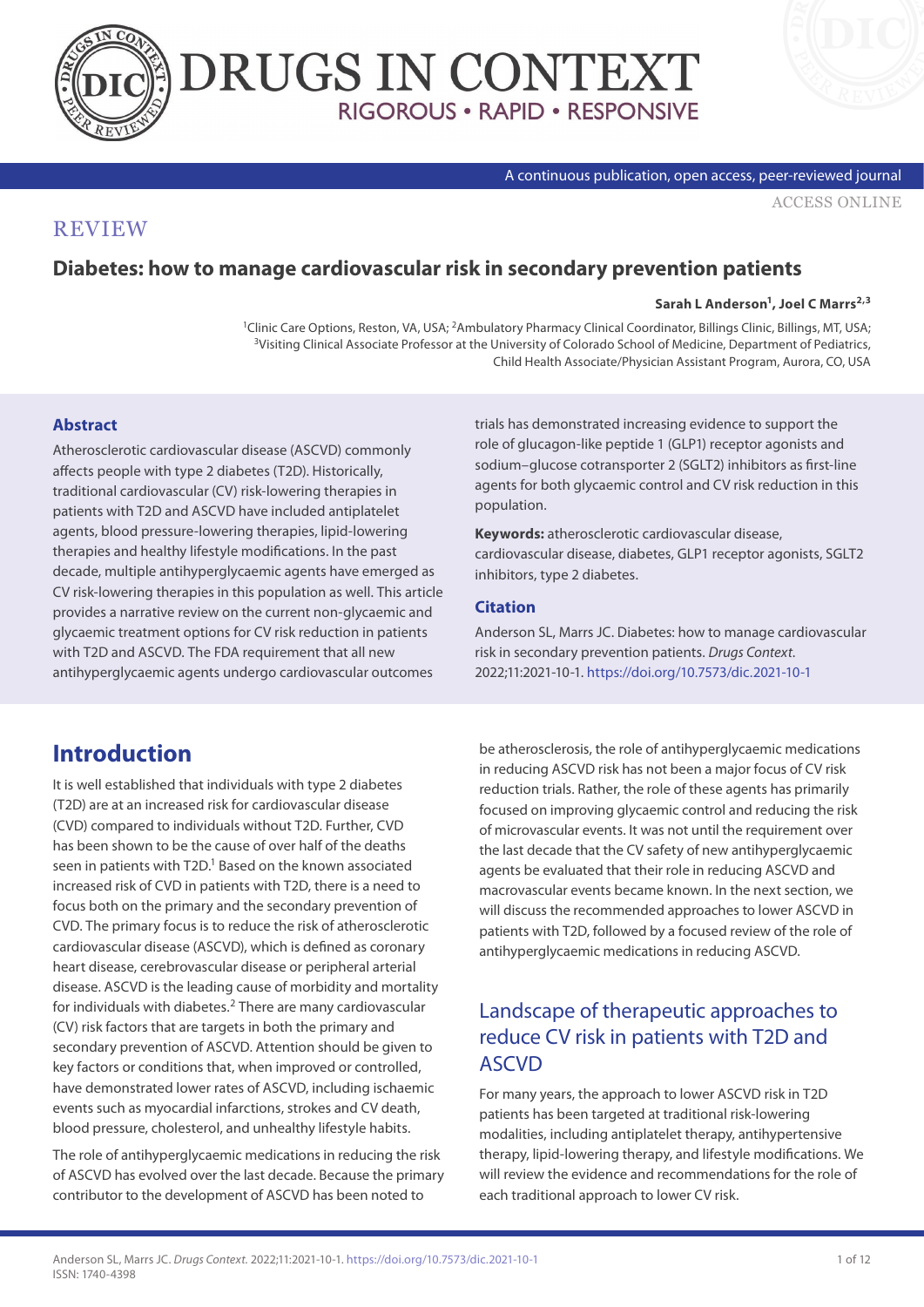## **Antiplatelet therapy**

Aspirin has been proven to be an effective medication to lower CV morbidity and mortality in patients who are at high risk for a CV event and those with established ASCVD. The evidence to support the role of antiplatelet therapy in the primary prevention of ASCVD in patients with and without T2D is less robust.3 The Antithrombotic Trialists' Collaboration most recent evaluation of antiplatelet trials for primary prevention found that aspirin reduced the risk of serious vascular events by 12% (relative risk (RR) 0.88, 95% CI 0.82-0.94).<sup>3</sup> The most recent is the ASCEND (A Study of Cardiovascular Events iN Diabetes) trial evaluated the benefit of aspirin 100 mg or placebo in 15,840 patients aged 40 years and older with T2D without evidence of ASCVD.<sup>4</sup> The findings of this study showed a 12% reduction (8.5% *versus*  9.6%,  $p=0.01$ ) in the primary efficacy endpoint (CV death, myocardial infarction (MI) or stroke) but a significant increased rate of bleeding in patients treated with aspirin (4.2% *versus*  3.2%, *p*=0.003).4 The American Diabetes Association (ADA) currently recommends aspirin as a secondary prevention approach in patients with diabetes and a history of ASCVD.<sup>5</sup> The ADA further recommends considering aspirin as a primary prevention strategy in patients with diabetes aged 50 years and older who are at increased CV risk as long as the patient is not at an increased risk of bleeding.<sup>5</sup>

### **Antihypertensive therapy**

Hypertension is a major risk factor for both ASCVD and microvascular complications. Many clinical trials have demonstrated that reducing blood pressure (BP) to less than 140/90 mmHg reduces CV events, which justifies treating patients with T2D to at least this goal BP. Additionally, in patients with T2D and established ASCVD, lowering BP to less than 130/80 mmHg has demonstrated further CV event lowering in multiple meta-analyses.<sup>6,7</sup> The choice of antihypertensive medication should be driven by compelling indications for the individual patient. Evidence supports the role of initiating antihypertensive therapy with either an angiotensin-converting enzyme (ACE) inhibitor or an angiotensin receptor blocker in patients with T2D and established ASCVD.<sup>8-10</sup> If necessary, additional antihypertensive therapy should be added to maintain BP control and should be determined by compelling indications, guideline recommendations and patient preference/tolerability.

#### **Lipid-lowering therapy**

Lipid-lowering therapy with statins in patients with established ASCVD must be the first-line approach to lower the risk of a future CV event. Evidence in patients with T2D and ASCVD further supports this approach. The ADA and the American Heart Association/American College of Cardiology (AHA/ACC) recommend a high-intensity statin therapy for patients with diabetes and established ASCVD.5,11 This recommendation is based on the Cholesterol Treatment Trialists' Collaboration evaluation of 26 statin trials and specifically reviewing the

data for high-intensity *versus* moderate-intensity statins. This meta-analysis demonstrated greater CV event lowering with high-intensity statins *versus* moderate-intensity statins in patients with established ASCVD with or without T2D.12 Clinical trial evidence also supports the addition of ezetimibe and/or a PCKS9 inhibitor to maximally tolerated statin therapy in patients with established ASCVD regardless of diabetes diagnosis if they are above the low-density lipoprotein cholesterol (LDL-C) threshold of 70 mg/dL.<sup>13-15</sup>

### **Lifestyle modifications**

There is substantial evidence to support the role of positive lifestyle modifications, in addition to medications, for specific risk factors or conditions to reduce the risk of CV events. With regards to improving BP, the evidence-based approach is to recommend the Dietary Approaches to Stop Hypertension pattern of eating, including reducing sodium intake, increasing potassium intake, moderating or eliminating alcohol consumption, increasing physical activity, and achieving weight loss if overweight or obese.<sup>16</sup> Patients who are overweight or obese should implement dietary, behavioural and physical activity approaches to achieve ≥5% weight loss.16 Additionally, approaches to help improve cholesterol such as reducing consumption of saturated and trans fats, increasing dietary consumption of omega-3 fatty acids, increasing fibre, and increasing intake of plant stanols/sterols are recommended. These recommendations are supported by the ADA and the ACC/AHA to reduce the risk of CVD in patients with diabetes and ASCVD. Related to physical activity, the ACC/AHA and ADA specifically recommend a target of 150 minutes per week of moderate-intensity activity for both primary and secondary prevention patients with diabetes.17,18

The recommendations listed earlier describe traditional risk factor modification with use of antiplatelet agents, blood pressure-lowering therapies, lipid-lowering therapies and lifestyle modifications. In the STENO-2 trial, the combination of these approaches in patients with T2D demonstrated a lower rate of vascular complications and CV death.<sup>19</sup> The remainder of this review focuses on the emerging role of antihyperglycaemic agents as modes of CV risk reduction in patients with T2D and ASCVD.

## **Methods**

To inform this Review, a literature search limited to the English language was performed using PubMed, Google Scholar and Cochrane Library databases from 1996 to September 2021 with the following keywords and phrases (searched alone and in iterative combinations): "diabetes", "antihyperglycemic", "cardiovascular risk reduction" and "secondary prevention". The search strategy included clinical trials, observational studies, meta-analyses, guidelines, reviews and cross-references of the relevant articles. The information collected from the search was used in the creation of this Review.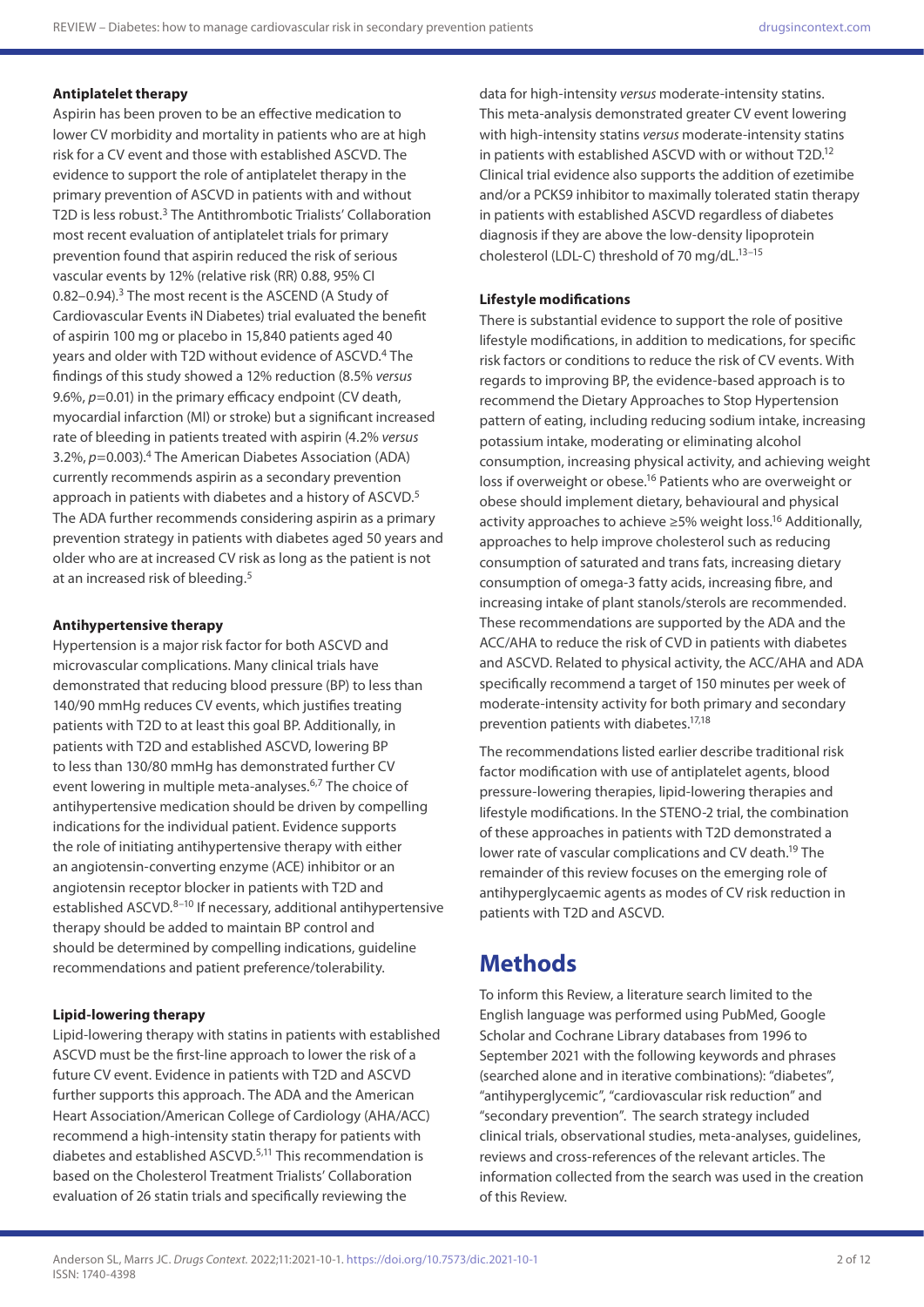# Mechanism of glucose-lowering therapies in the role of CV risk reduction in patients with established ASCVD

There are several postulated hypotheses to explain how agents within the different antihyperglycaemic classes work to reduce CV risk. In general, the reduction of glycosylated haemoglobin (A1C) and weight observed in cardiovascular outcomes trials (CVOTs) is modest; therefore, the CV benefit of antihyperglycaemic agents is likely independent of improved glycaemic control and weight loss. Certain antihyperglycaemic agents have demonstrated beneficial effects on lipid parameters in CVOTs; however, the degree of improvements in lipids has been modest and the mean follow-up time brief. This indicates that improvements in lipid parameters are also not likely to be driving CV outcomes. The mechanisms of CV risk reduction for each class of antihyperglycaemic agent are unique and likely unrelated to reductions in A1C and weight and unrelated to improvements in lipid parameters.

## **Older therapeutic options**

### *Metformin*

The possible mechanism underlying the role of metformin in CV risk reduction in patients with established ASCVD is several-fold. Experimental data have demonstrated that metformin reduces inflammation, exerts beneficial effects on lipids, exhibits antithrombotic and anti-atherosclerotic activity, and improves both the gut microbiome and endothelial cell function.20 In patients with T2D and coronary artery disease, there is evidence to support that metformin exerts a cardioprotective effect by altering cardiac metabolism, which in turn improves cardiac function.<sup>21</sup>

### *Thiazolidinediones*

Rosiglitazone and pioglitazone have different roles in patients with T2D and ASCVD. Whilst rosiglitazone has demonstrated an increased risk of myocardial infarction in patients with T2D and ASCVD, pioglitazone has demonstrated favourable effects in this population.22 Investigators of the PROactive Study, which evaluated pioglitazone in patients with T2D and ASCVD, hypothesized that the CV benefit demonstrated with the use of pioglitazone was due to an improved metabolic profile. Patients treated with pioglitazone in this study had improved glucose values, high-density lipoprotein cholesterol (HDL-C), triglycerides and BP at the end of the study.23 However, these were all modest improvements that were observed over a period of less than 3 years, which is likely not enough time for these modestly improved metabolic parameters to have exerted a protective CV effect. Preclinical data of thiazolidinediones suggested that these agents have antiinflammatory properties (e.g. reducing C-reactive protein) and beneficial vascular effects; however, it is still largely unknown what mechanism underlies the ability of thiazolidinediones to reduce CV risk.24,25

## *Insulin*

Despite its widespread use in patients with type 1 diabetes and T2D, the mechanism of CV risk reduction with the use of insulin is largely unknown and the CV benefit unproven. Experimental data suggest that insulin may have antithrombotic and anti-atherosclerotic effects, but the CV effects of insulin are primarily neutral.<sup>25</sup> Because insulin is a life-saving medication for patients with type 1 diabetes, new insulins do not have to undergo the same CVOTs that other new antihyperglycaemic agents do. Because of this, there is less CV outcomes data with insulin products.

### **Newer therapeutic options**

### *DPP4 inhibitors*

Like metformin and thiazolidinediones, dipeptidyl peptidase 4 (DPP4) inhibitors have demonstrated beneficial effects on metabolic parameters (e.g. weight, BP, lipids), reduced inflammation and oxidative stress, and improved endothelial function. However, despite these beneficial effects, most CVOTs evaluating DPP4 inhibitors have not demonstrated a superior benefit of these agents in reducing major adverse cardiovascular events (MACE).26 This means that, despite the exertion of beneficial effects on surrogate markers for CVD, the effects of DPP4 inhibitors do not translate into reductions in hard clinical endpoints (e.g. CV death). In fact, CVOTs of DPP4 inhibitors have demonstrated that, in patients with CVD or multiple CVD risk factors, use of DPP4 inhibitors may increase the risk of or exacerbate hear failure (HF) with the strongest association with saxagliptin.25,27

### *GLP1 receptor agonists*

Glucagon-like peptide 1 (GLP1) receptor agonists exert many beneficial effects on the CV and renal systems. These agents alter renal natriuresis and diuresis by releasing atrial natriuretic peptide and affecting the renal proximal tubule cells. This not only promotes renal protection but also contributes to positive effects on the CV system. Natriuresis, in combination with improved endothelial function and vasodilation, decreases preload, lowers BP and decreases inflammation.<sup>26</sup> Weight loss is also an effect of GLP1 receptor agonist and, whilst weight loss alone does not account for the CV benefits seen in many GLP1 receptor agonist CVOTs, weight loss in combination with improved BP and renal outcomes contributes to CV risk reduction.26

### *SGLT2 inhibitors*

Similar to GLP1 receptor agonists, the beneficial CV effects of sodium–glucose co-transporter 2 (SGLT2) inhibitors are likely due to their effects on haemodynamics. Data from an exploratory analysis of the EMPA-REG OUTCOME trial demonstrated that indicators of plasma volume status – haemoglobin, haematocrit and albumin levels – were important markers associated with CV mortality reduction.28 Presence of these markers may indicate improved oxygenation and normalization of erythropoietin production. SGLT2 inhibitors beneficially affect cardiac preload and afterload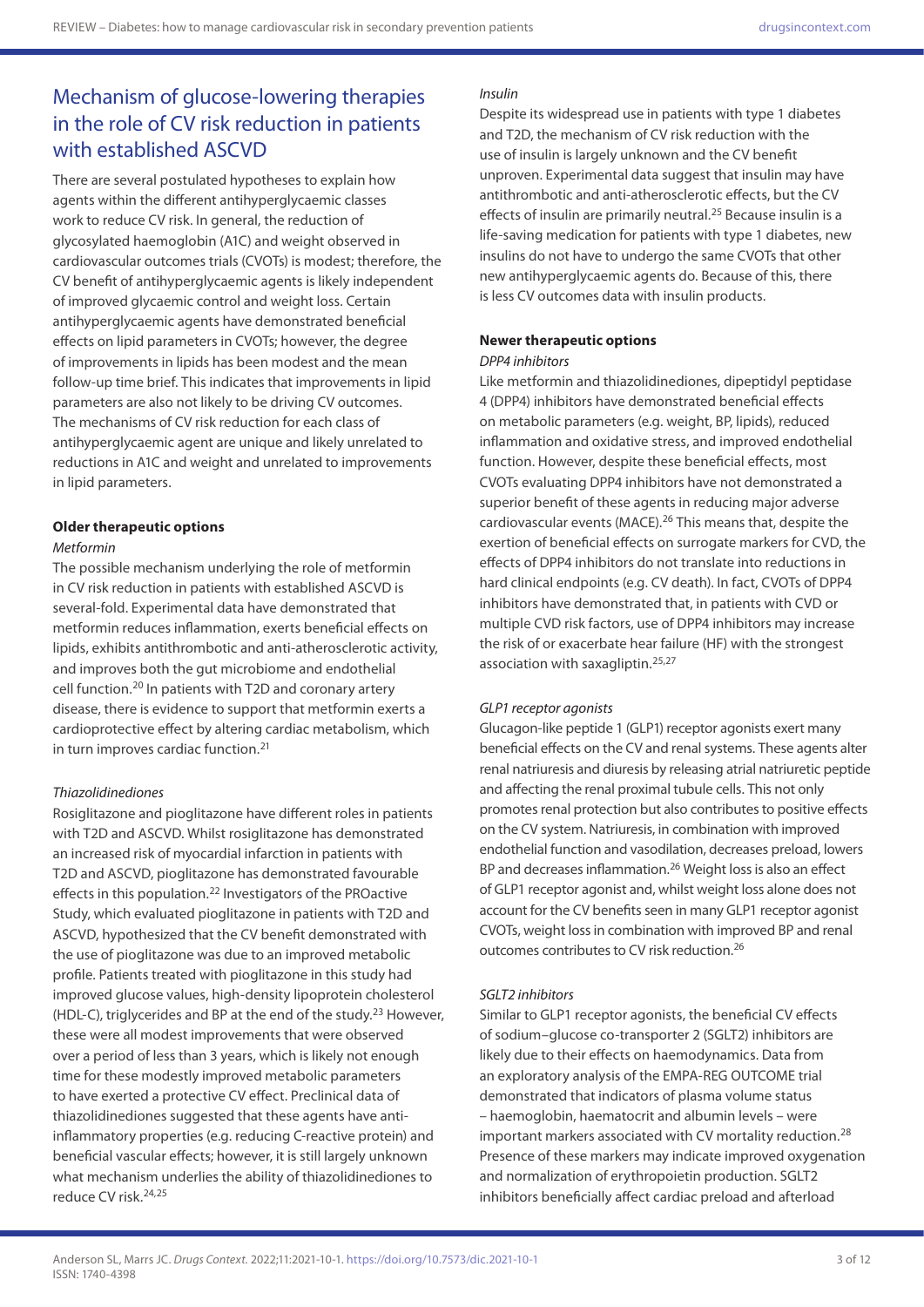by promoting natriuresis and diuresis and reducing arterial stiffness, respectively. SGLT2 inhibitors may also improve cardiac myocyte energetics. These agents may improve cardiac mitochondrial energy output via decreased concentrations of sodium and calcium via inhibition of the cardiac sodium/ hydrogen exchangers and increased mitochondrial calcium concentrations. Related to this, SGLT2 inhibitors increase free fatty acid oxidation and ketogenesis, shifting to a more efficient use of fatty acids and ketones by the CV system.<sup>28</sup> SGLT2 inhibitors increase uric acid secretion via co-inhibition of glucose and uric acid reabsorption. The reduction in uric acid levels has been associated with reduced CV (and renal) events.26 All these effects, combined with weight loss and improved or at least protected renal function, work together to improve CV function and reduce the risk of CV events.

## Glucose-lowering therapies and major **CVOT<sub>s</sub>**

Concerns about the CV safety of antihyperglycaemic agents, driven in large part by negative CV data associated with the use of rosiglitazone, prompted the US Food and Drug Administration (FDA) to issue draft guidance in 2008 that required large CVOTs for all new antihyperglycaemic therapies (with the exception of insulin).<sup>29,30</sup> Between 2008 and the most recent CVOT Summit, named 'Cardiovascular and Renal Outcomes 2020', there have been 17 published CVOTs amongst the DPP4 inhibitor, GLP1 receptor agonist and SGLT2 inhibitor classes. These studies along with CVOTs evaluating pioglitazone are outlined in Table 1.23,27,31–50

## FDA-approved indications for antihyperglycaemic medications in patients with established ASCVD and T2D

The landscape of clinical trials demonstrating the CV risklowering ability of antihyperglycaemic medications over the last decade had expanded dramatically. Through this process, there are multiple antihyperglycaemic medications that now have an FDA-approved indication to lower CV risk in patients with T2D and ASCVD. Three SGLT2 inhibitors have FDA indications to lower CV risk in patients with T2D and ASCVD.<sup>51</sup> Canagliflozin is indicated to reduce the risk of myocardial infarction, stroke and CV death in adults with T2D and ASCVD. Dapagliflozin is indicated to reduce the risk of heart failure hospitalizations in adults with T2D and ASVCD. Empagliflozin is indicated to reduce the risk of CV death in adults with T2D and ASCVD. Three GLP1 receptor agonists have FDA indications to

| <b>Trial (drug studied)</b>           | $\mathbf n$ | <b>Patient population</b>                                                                                                            | Follow-up,<br>mean (wk) | <b>Primary outcome</b>                                                                                                                 | <b>Other outcomes</b>                                                                                                                                                                                                                                                             |
|---------------------------------------|-------------|--------------------------------------------------------------------------------------------------------------------------------------|-------------------------|----------------------------------------------------------------------------------------------------------------------------------------|-----------------------------------------------------------------------------------------------------------------------------------------------------------------------------------------------------------------------------------------------------------------------------------|
| <b>DPP4</b> inhibitors                |             |                                                                                                                                      |                         |                                                                                                                                        |                                                                                                                                                                                                                                                                                   |
| FXAMINF <sup>31</sup><br>(Alogliptin) | 5380        | T <sub>2</sub> D uncontrolled<br>with recent<br>(15-90 days) MI<br>or UA requiring<br>hospitalization                                | 78                      | MACE (CV death, MI,<br>stroke): 11.3% (Alo)<br>versus 11.8% (P):<br>p<0.001 for non-<br>inferiority                                    | MACE (CV death, MI, stroke,<br>RUA): HR, 0.95 (<1.14); CV<br>death: HR, 0.79 (95% CI<br>0.60-1.04); non-fatal MI: HR,<br>1.08 (95% CI 0.88-1.33); non-<br>fatal stroke: HR, 0.91 (95% CI<br>$0.55 - 1.50$                                                                         |
| SAVOR-TIMI 3327<br>(Saxagliptin)      | 16,490      | T <sub>2</sub> D uncontrolled<br>with ASCVD or age<br>≥55 years (male) or<br>≥60 years (female)<br>with $\geq 1$ CVD risk<br>factors | 109                     | MACE (CV death, MI,<br>stroke): 7.3% (Sa)<br>versus 7.2% (P); p<0.001<br>for non-inferiority;<br>$p=0.99$ for superiority              | MACE (CV death, MI,<br>stroke, HUA, HF, coronary<br>revascularization): HR, 1.02<br>(0.94–1.11); CV death: HR,<br>1.03 (95% CI 0.87-1.22); HHF:<br>HR, 1.27 (95% CI 1.07-1.51);<br>non-fatal MI: HR, 0.95 (95% CI<br>0.80-1.04): non-fatal stroke:<br>HR, 1.11 (95% CI 0.88-1.39) |
| TECOS <sup>32</sup><br>(Sitagliptin)  | 14,671      | T <sub>2</sub> D uncontrolled<br>with ASCVD and age<br>$\geq$ 50 years                                                               | 156                     | MACE (CV death, MI,<br>stroke, HUA): 11.4%<br>(Si) versus 11.6% (P);<br>$p<0.001$ for non-<br>inferiority; $p=0.65$ for<br>superiority | MACE (CV death, MI, stroke):<br>HR, 0.99 (0.89-1.10); CV death:<br>HR, 1.04 (95% CI 0.87-1.24);<br>HHF: HR, 0.98 (95% CI<br>$0.81 - 1.19$ ; MI: HR, 0.96 (95%)<br>CI 0.81-1.13); stroke: HR, 0.93<br>(95% CI 0.75-1.16)                                                           |

## Table 1. Glucose lowering therapies and major cardiovascular outcome trials.<sup>23, 27, 31-50</sup>

*(Continued)*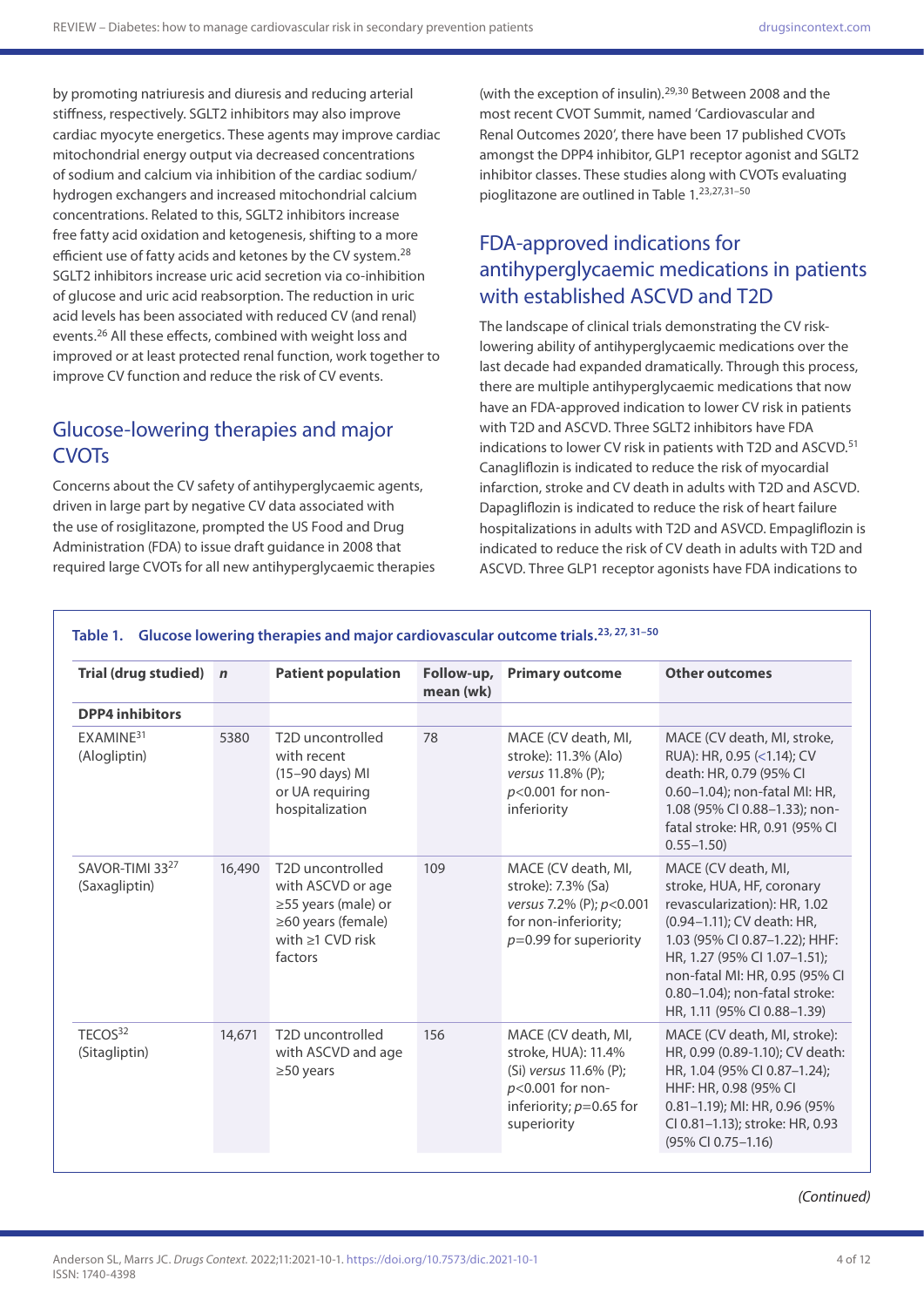| Trial (drug studied) n                                    |      | <b>Patient population</b>                                                                            | Follow-up,<br>mean (wk) | <b>Primary outcome</b>                                                                                                           | <b>Other outcomes</b>                                                                                                                                                                                                                                                                                |
|-----------------------------------------------------------|------|------------------------------------------------------------------------------------------------------|-------------------------|----------------------------------------------------------------------------------------------------------------------------------|------------------------------------------------------------------------------------------------------------------------------------------------------------------------------------------------------------------------------------------------------------------------------------------------------|
| CARMELINA <sup>33</sup><br>(Linagliptin)                  | 6979 | T2D uncontrolled<br>with ASCVD and<br>UACR >200 mg/g or<br>CKD with albuminuria                      | 114                     | MACE (CV death,<br>MI, stroke): 12.4%<br>(Lin) versus 12.1% (P);<br>p<0.001 for non-<br>inferiority; $p=0.74$ for<br>superiority | Kidney composite (ESRD,<br>death from kidney failure,<br>decrease eGFR $\geq$ 40%): HR,<br>0.99 (0.81-1.14); CV death:<br>HR, 0.96 (95% CI 0.87-1.24);<br>HHF: HR, 0.90 (95% CI<br>0.74-1.08); non-fatal MI: HR,<br>1.15 (95% CI 0.91-1.45); non-<br>fatal stroke: HR, 0.88 (95% CI<br>$0.63 - 1.23$ |
| CAROLINA <sup>34</sup><br>(Linagliptin)                   | 6033 | T2D uncontrolled<br>with ASCVD or CKD<br>or age ≥70 years or<br>≥2 CVD risk factors                  | 328                     | MACE (CV death, MI,<br>stroke): 11.8% (Lin)<br>versus 12.0% (P);<br>p<0.001 for non-<br>inferiority; $p=0.76$ for<br>superiority | MACE (CV death, MI, stroke,<br>HUA): HR, 0.99 (0.86-1.14); CV<br>death: HR, 1.00 (95% CI 0.81-<br>1.24); HHF: HR, 1.21 (95% CI<br>0.92-1.59); non-fatal MI: HR,<br>1.01 (95% CI 0.82-1.29); non-<br>fatal stroke: HR, 0.86 (95% CI<br>$0.66 - 1.12$                                                  |
| <b>GLP-1 RAs</b>                                          |      |                                                                                                      |                         |                                                                                                                                  |                                                                                                                                                                                                                                                                                                      |
| LEADER <sup>35</sup><br>(Liraglutide)                     | 9340 | T2D uncontrolled<br>age ≥50 years with<br>ASCVD or $\geq 60$ years<br>≥1 CVD risk factors            | 198                     | MACE (CV death, MI,<br>stroke): 13.0% (Lir)<br>versus 14.9% (P); p=0.01<br>for superiority                                       | MACE (CV death, MI,<br>stroke, HUA, coronary<br>revascularization): HR, 0.88<br>(0.81-1.96); CV death: HR,<br>0.78 (95% CI 0.66-0.93); HHF:<br>HR, 0.87 (95% CI 0.73-1.05);<br>non-fatal MI: HR, 0.88 (95%<br>CI 0.75-1.03); non-fatal<br>stroke: HR, 0.89 (95% CI<br>$0.72 - 1.11$                  |
| SUSTAIN-636<br>(Semaglutide)                              | 3297 | T2D uncontrolled<br>age ≥50 years with<br>ASCVD or CKD or age<br>≥60 years or ≥1 CVD<br>risk factors | 109                     | MACE (CV death, MI,<br>stroke): 6.6% (Se)<br>versus 8.9% (P); p=0.02<br>for superiority                                          | MACE (CV death, MI,<br>stroke, HUA, coronary<br>revascularization, HHF): HR,<br>0.74 (0.62-0.89); CV death:<br>HR, 0.98 (95% CI 0.65-1.48);<br>HHF: HR, 1.11 (95% CI<br>0.77-1.61); non-fatal MI: HR,<br>0.74 (95% CI 0.51-1.08); non-<br>fatal stroke: HR, 0.61 (95% CI<br>$0.38 - 0.99$            |
| HARMONY <sup>37</sup><br><b>OUTCOMES</b><br>(Albiglutide) | 9463 | T2D uncontrolled<br>age ≥40 years with<br><b>ASCVD</b>                                               | 83                      | MACE (CV death,<br>MI, stroke): 7.0%<br>(Alb) versus 9.0%<br>(P); $p=0.0006$ for<br>superiority                                  | MACE (CV death, MI, stroke,<br>RUA): HR, 0.78 (0.69-0.90);<br>CV death: HR, 0.93 (95% CI<br>0.73-1.19); MI: HR, 0.75 (95%<br>CI 0.61-0.90); stroke: HR,<br>0.86 (95% CI 0.66-1.14)                                                                                                                   |
| REWIND <sup>38</sup><br>(Dulaglutide)                     | 9901 | T2D uncontrolled<br>age ≥50 years with<br>ASCVD or ≥1 CVD risk<br>factors                            | 281                     | MACE (CV death, MI,<br>stroke): 12.0% (Du)<br>versus 13.4% (P);<br>$p=0.026$ for superiority                                     | CV death: HR, 0.91 (95% CI<br>0.78-1.06); HHF: HR, 0.93<br>(95% CI 0.77-1.12);<br>non-fatal MI: HR, 0.96 (95%<br>CI 0.79-1.16); non-fatal<br>stroke: HR, 0.76 (95% CI<br>$0.61 - 0.95$                                                                                                               |

*(Continued)*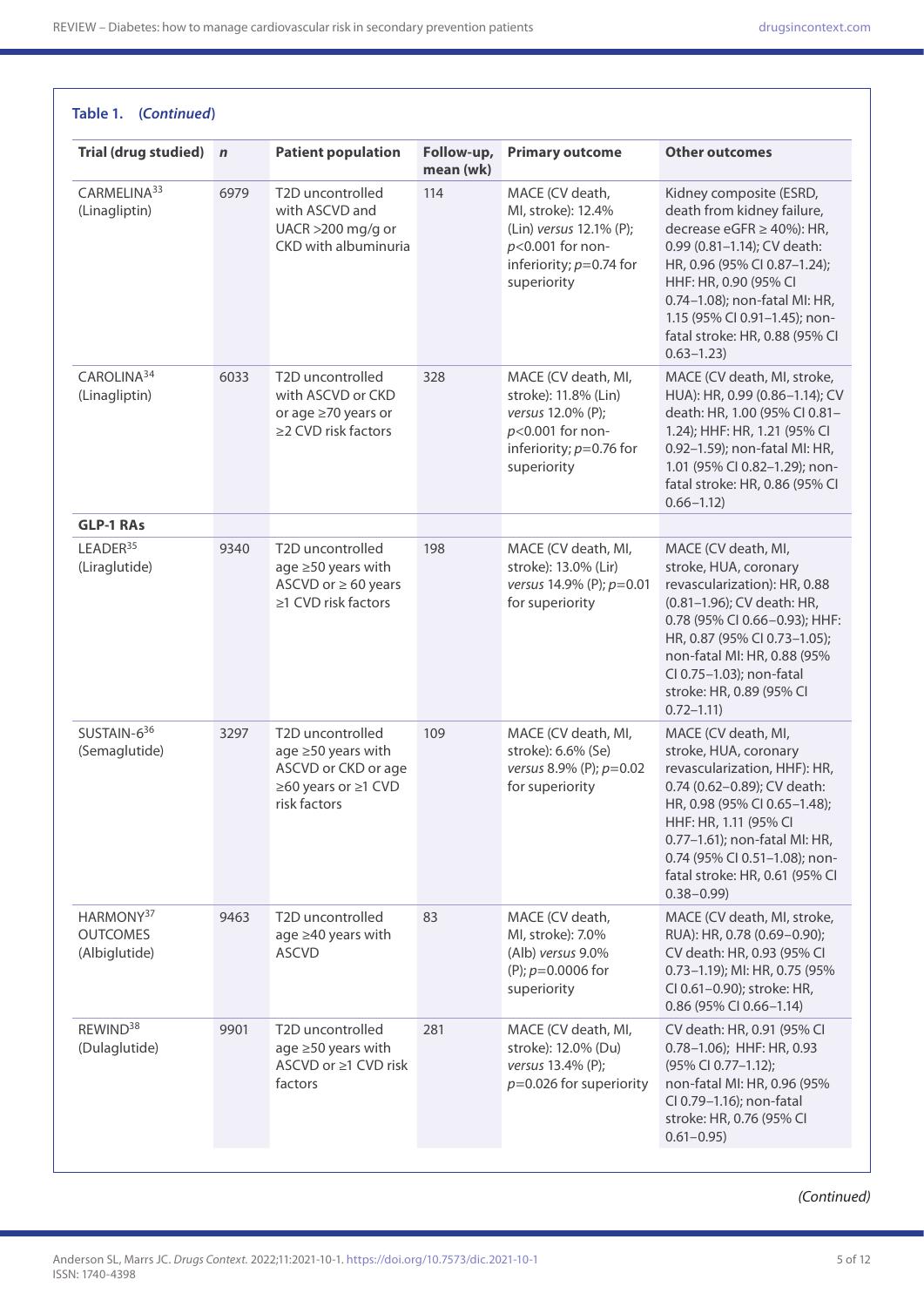| Trial (drug studied) n                                      |        | <b>Patient population</b>                                                                              | Follow-up,<br>mean (wk) | <b>Primary outcome</b>                                                                                                     | <b>Other outcomes</b>                                                                                                                                                                                                              |
|-------------------------------------------------------------|--------|--------------------------------------------------------------------------------------------------------|-------------------------|----------------------------------------------------------------------------------------------------------------------------|------------------------------------------------------------------------------------------------------------------------------------------------------------------------------------------------------------------------------------|
| ELIXA <sup>39</sup><br>(Lixisenatide)                       | 6068   | T2D uncontrolled age<br>≥30 years with ACS in<br>last 15-180 days                                      | 109                     | MACE (CV death, MI,<br>stroke, UA): 13.4% (Lix)<br>versus 13.2% (P); p=0.81                                                | CV death: HR, 0.98 (95% CI<br>0.78-1.22); HHF: HR, 0.96<br>(95% CI 0.75-1.23);<br>non-fatal MI: HR, 1.03 (95%<br>CI 0.87-1.22); non-fatal<br>stroke: HR, 1.12 (95% CI<br>$0.79 - 1.58$                                             |
| ESXCEL <sup>40</sup><br>(Exenatide)                         | 14,752 | T2D uncontrolled<br>with ASCVD<br>(N=10,782) or CVD<br>risk factors (N=3970)                           | 166                     | MACE (CV death, MI,<br>stroke): 11.4% (Ex)<br>versus 12.2% (P); p=0.06<br>for superiority                                  | CV death: HR, 0.88 (95% CI<br>0.76-1.02); HHF: HR, 0.94<br>(95% CI 0.78-1.13); MI: HR,<br>0/97 (95% CI 0.85-1.10);<br>stroke: HR, 0.85 (95% CI<br>$0.70 - 1.03$                                                                    |
| PIONEER 641<br>(Semaglutide)                                | 3183   | T2D uncontrolled<br>age ≥50 years with<br>ASCVD or CKD or age<br>≥60 years with ≥2<br>CVD risk factors | 68                      | MACE (CV death, MI,<br>stroke): 3.8% (Sem)<br>versus 4.8% (P); p<0.001<br>for non-inferiority;<br>$p=0.17$ for superiority | CV death: HR, 0.49 (95% CI<br>0.27-0.92); HHF: HR, 0.86<br>(95% CI 0.48-1.55);<br>non-fatal MI: HR, 1.18 (95%<br>CI 0.73-1.90); non-fatal<br>stroke: HR, 0.74 (95% CI<br>$0.35 - 1.57$                                             |
| <b>SGLT2 Inhibitors</b>                                     |        |                                                                                                        |                         |                                                                                                                            |                                                                                                                                                                                                                                    |
| EMPA-REG <sup>42</sup><br><b>OUTCOME</b><br>(Empagliflozin) | 7020   | T2D uncontrolled<br>with CVD                                                                           | 161                     | MACE (CV death, MI,<br>stroke): 10.5% (Em)<br>versus 12.1% (P);<br>$p=0.004$ for superiority                               | CV death: 3.7% (Em) versus<br>5.9% (P); p<0.001; HHF: 2.7%<br>(Em) versus 4.1% (P); p=0.002;<br>death from any cause: 5.7%<br>(Em) versus 8.3% (P); p<0.001                                                                        |
| CANVAS <sup>43</sup><br>(Canagliflozin)                     | 10,142 | T2D uncontrolled<br>with ASCVD or age<br>≥50 years with ≥2<br>CVD risk factors                         | 188                     | MACE (CV death, MI,<br>stroke): HR, 0.86 (95%<br>CI 0.75-0.97); $p=0.02$<br>for superiority                                | CV death: HR, 0.87 (95% CI<br>$0.72 - 1.06$ ; HHF: HR, 0.67<br>(95% CI 0.52-0.87); non-<br>fatal MI: HR, 0.85 (95% CI<br>0.69-1.05); non-fatal stroke:<br>HR, 0.90 (95% CI 0.71-1.15)                                              |
| DECLARE-TIMI 5844<br>(Dapagliflozin)                        | 17,160 | T2D uncontrolled<br>with ASCVD $(N=6974)$<br>or multiple risk<br>factors for ASCVD<br>$(N=10,186)$     | 218                     | MACE (CV death, MI,<br>stroke): 8.8% (D) versus<br>9.4% (P); $p=0.17$                                                      | CV death or HHF: 4.9% (D)<br>versus 5.8% (P); p=0.005;<br>CV death: HR, 0.98 (95% CI<br>0.82-1.17); HHF: HR, 0.73<br>(95% CI 0.61-0.88), MI: HR,<br>0.89 (95% CI 0.77-1.01);<br>ischemic stroke: HR, 1.01<br>$(95\%$ CI 0.84-1.21) |
| VERTIS-CV45<br>(Ertugliflozin)                              | 8246   | T2D uncontrolled<br>with ASCVD                                                                         | 182                     | MACE (CV death, MI,<br>stroke): 11.9% (Er)<br>versus 11.9% (P);<br>p<0.001 for non-<br>inferiority                         | CV death: 1.8% (Er) versus<br>1.9% (P); $p=0.39$<br>(ITT); non-fatal MI: 1.7% (Er)<br>versus $1.6\%$ (P);<br>$p=0.66$ ; non-fatal stroke:<br>0.8% (Er) versus 0.8%<br>$p=0.006$ (ITT)                                              |
| SCORED <sup>46</sup><br>(Sotagliflozin)                     | 10,584 | T2D uncontrolled<br>with CKD and<br>additional CV risk                                                 | 69                      | MACE (CV death,<br>MI, stroke): HR, 0.74<br>$(0.63 - 0.88); p < 0.001$                                                     | CV death: HR, 0.90 (95% CI<br>0.73-1.12); $p=0.35$ ; HHF: HR,<br>0.67 (95% CI 0.55-0.82);<br>p<0.001                                                                                                                               |

*(Continued)*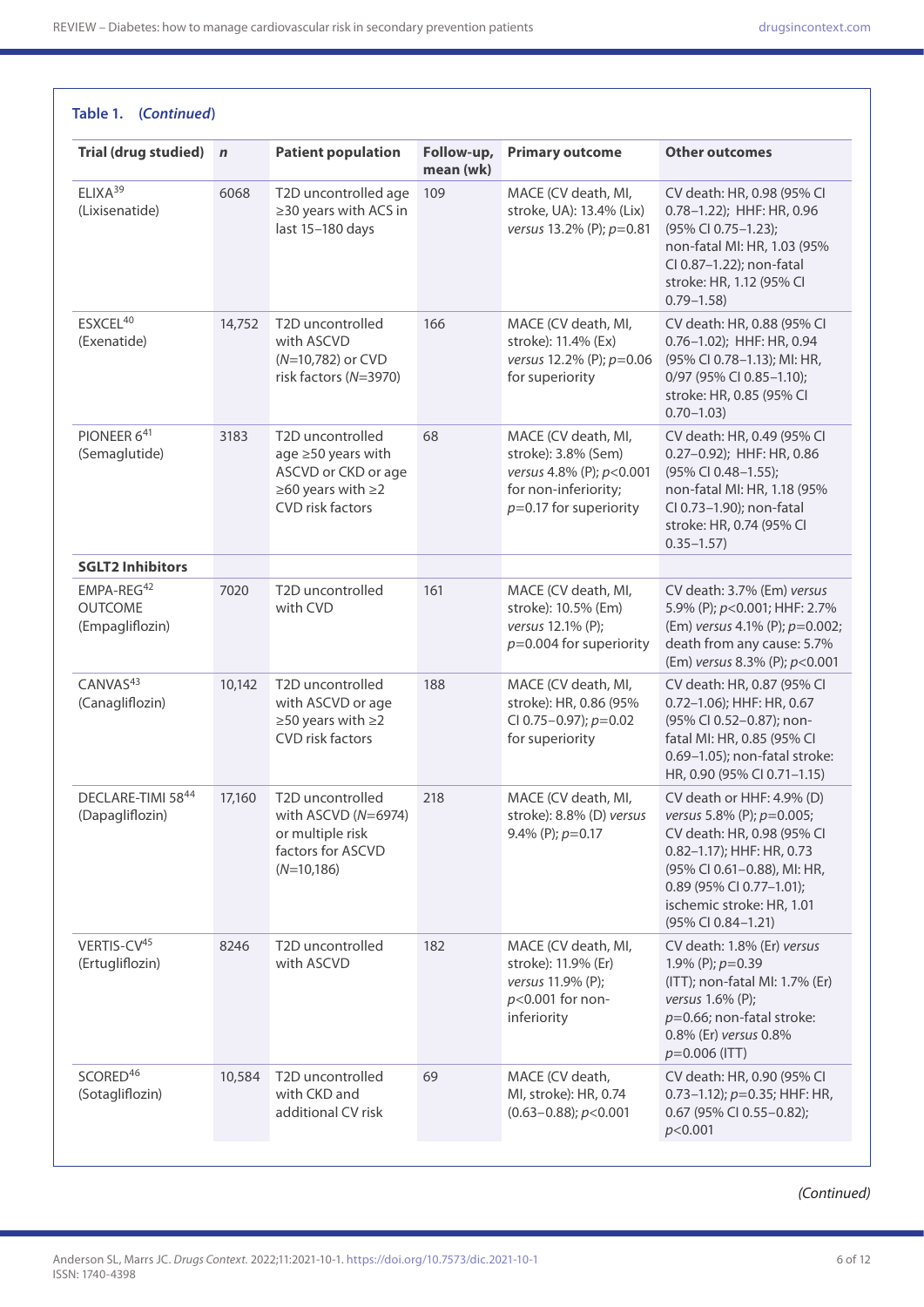**Table 1. (***Continued***)**

| Trial (drug studied) n                      |      | <b>Patient population</b>                                                 | Follow-up,<br>mean (wk) | <b>Primary outcome</b>                                                                                                                                                             | <b>Other outcomes</b>                                                                                                                                                                    |
|---------------------------------------------|------|---------------------------------------------------------------------------|-------------------------|------------------------------------------------------------------------------------------------------------------------------------------------------------------------------------|------------------------------------------------------------------------------------------------------------------------------------------------------------------------------------------|
| <b>Thiazolidinediones</b>                   |      |                                                                           |                         |                                                                                                                                                                                    |                                                                                                                                                                                          |
| IRIS <sup>47</sup><br>(Pioglitazone)        | 3876 | Recent ischemic<br>stroke or TIA and<br>insulin resistance                | 250                     | Fatal or non-fatal<br>stroke or MI: 9.0 (Pi)<br>versus 11.8% (P);<br>$p=0.007$                                                                                                     | New DM: 3.8% (Pi) versus<br>7.7% (P); $p<0.001$ ; all-cause<br>mortality: 7.0% (Pi) versus<br>7.5% (P); p=0.52; mean<br>weight change: +2.6 kg (Pi)<br>versus $-0.5$ kg (P); $p < 0.001$ |
| J-SPIRIT <sup>48</sup><br>(Pioglitazone)    | 120  | Symptomatic<br>ischemic stroke or TIA<br>and IGT or new DM                | 146                     | Recurrence of ischemic<br>stroke: 4.8% (Pi) versus<br>10.5% (P); $p=0.49$                                                                                                          | Any stroke: 6.3% (Pi) versus<br>12.3% (P); $p=0.5$ ; any stroke,<br>TIA, and all-cause mortality:<br>7.9% (Pi) versus 17.5% (P);<br>$p=0.35$                                             |
| Kaku et al. <sup>49</sup><br>(Pioglitazone) | 587  | Japanese patients<br>with T2D without a<br>recent history of CV<br>events | 180                     | Cumulative incidence<br>of macrovascular<br>events: 3.56% (Pi) versus<br>4.49% (P); p=0.5512                                                                                       | Death, acute MI or stroke:<br>2.4% (Pi) versus 2.4% (P)                                                                                                                                  |
| PROactive <sup>23</sup><br>(Pioglitazone)   | 5238 | Uncontrolled T2D<br>and evidence of<br>macrovascular<br>disease           | 150                     | All-cause mortality,<br>non-fatal MI, stroke,<br>ACS, intervention<br>in coronary or leg<br>arteries, above-the-<br>ankle amputation:<br>19.7% (Pi) versus 21.7%<br>(P); $p=0.095$ | All-cause mortality, non-fatal<br>MI, stroke: 11.6% (Pi) versus<br>13.4% (P); p=0.027; HHF: 6%<br>(Pi) versus 4% (P); p=0.007;<br>any report of HF: 11% (Pi)<br>versus 8% (P); p<0.0001  |
| PROFIT-J50<br>(Pioglitazone)                | 522  | Uncontrolled T2D at<br>high risk of stroke                                | 96                      | Time to first occurrence<br>of all-cause mortality,<br>non-fatal cerebral<br>infarction or non-fatal<br>MI: HR, 1.053 (p=0.9114)                                                   | Time to first occurrence of<br>all-cause mortality, non-fatal<br>cerebral infarction, non-fatal<br>MI, TIA, angina pectoris,<br>PCI/CABG or ACS: HR, 0.995<br>$(p=0.9898)$               |

A, active; ACS, acute coronary syndrome; Alb, albiglutide; Alo, alogliptin; ASCVD, atherosclerotic cardiovascular disease; C, canagliflozin; CABG, coronary artery bypass grafting; CI, confidence interval; CKD, chronic kidney disease; CV, cardiovascular; D, dapagliflozin; DM, diabetes mellitus; DPP4, dipeptidyl peptidase 4; Du, dulaglutide; Em, empagliflozin; Er, ertugliflozin; Ex, exenatide; HF, heart failure; HHF, hospitalization for heart failure; HR, hazard ratio; HUA, hospitalization for unstable angina; IGT, impaired glucose tolerance; ITT, intention to treat; Lin, linagliptin; Lir, liraglutide; Lix, lixisenatide; MACE, major cardiovascular event; mg, milligram; MI, myocardial infarction; NS, non-significant; P, placebo; PCI, percutaneous coronary intervention; Pi, pioglitazone; RUA, revascularization for unstable angina; Sa, saxagliptin; Se, semaglutide; Si, sitagliptin; T2D, type 2 diabetes; TIA, transient ischemic attack; UACR, urine-albumin creatinine ratio; wk, weeks.

lower CV risk in patients with T2D and ASCVD.<sup>51</sup> Dulaglutide is indicated to reduce MACE in adults with T2D and ASCVD. Both liraglutide and semaglutide subcutaneous formulations are indicated to reduce risk of MI, cerebral vascular accident, or CV death in adults with T2D and ASCVD. Based on these indications, guidelines recommend the use of a SGLT2 inhibitor or a GLP1 receptor agonist with beneficial CV evidence to lower CV events in patients with T2D and established ASCVD.

## Current guideline recommendations

The 2022 ADA Standards for Medical Care in Diabetes provides guidance on the role of antihyperglycaemic medications in

patients with T2D and ASCVD.<sup>52</sup> These guidelines recommend the initiation of an SGLT2 inhibitor or a GLP1 receptor agonist with proven CVD benefit in patients with T2D and established ASCVD.52 If a patient is unable to tolerate one of these medication classes, then the other should be tried if the patient has established ASCVD.

The American Association of Clinical Endocrinology (AACE)/ American College of Endocrinology (ACE) 2020 guidelines and the European Society of Cardiology (ESC)/European Association for the Study of Diabetes (EASD) 2019 guidelines have specific guidance on the choice of antihyperglycaemic medication for patients with T2D and established ASCVD.<sup>53,54</sup> Similar to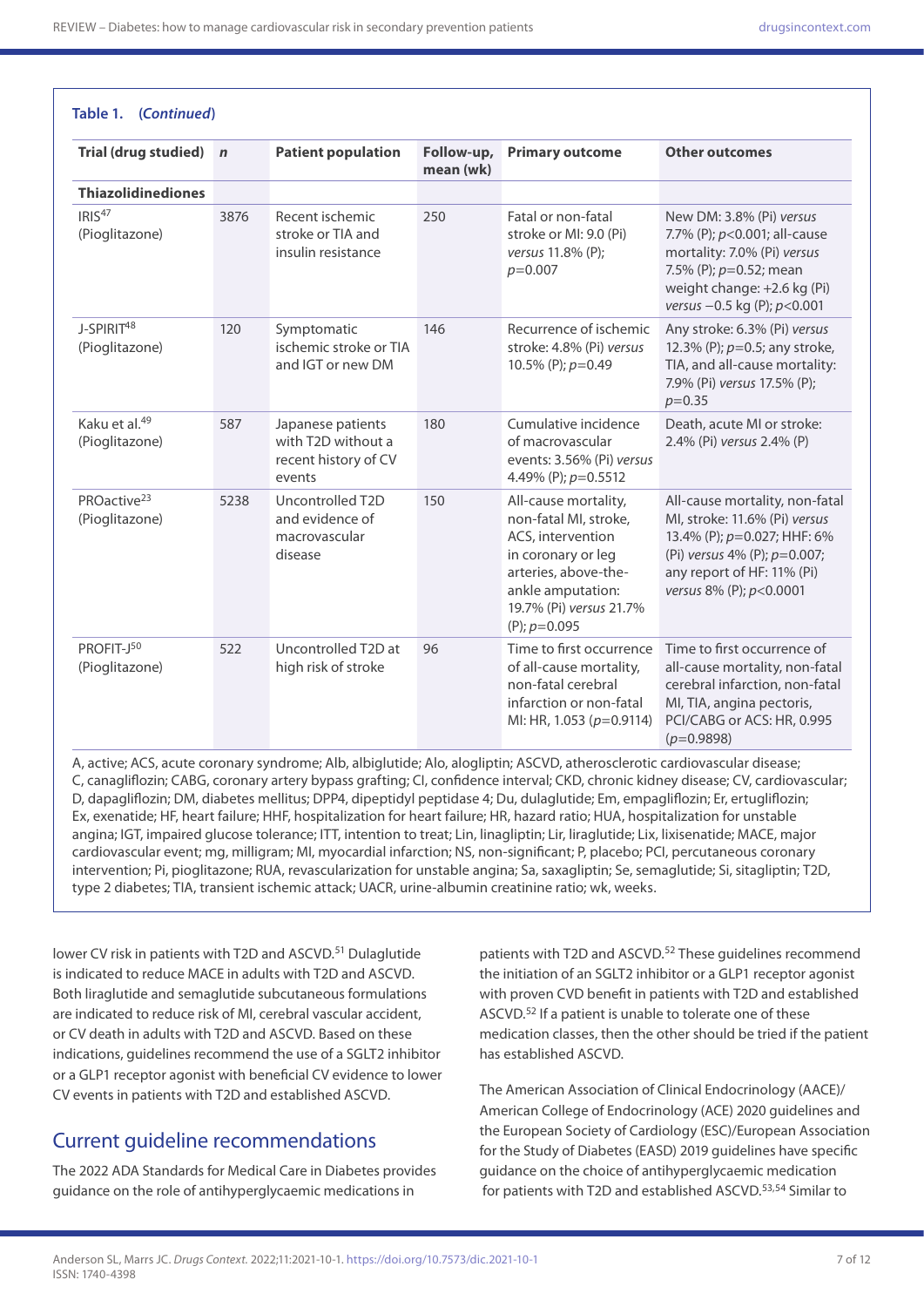the ADA, both guidelines recommend the initiation of an SGLT2 inhibitor or a GLP1 receptor agonist with proven efficacy in patients T2D and established ASCVD.<sup>53,54</sup> The key component of AACE, ADA and ESC/EASD recommendations is to select a medication within one of the classes with known benefit to lower CV risk in patients with T2D and ASCVD.

The ACC published an Expert Consensus Decision Pathway (ECDP) on the role of novel therapies for CV risk reduction in patients with T2D in 2020. The ECDP specifically recommends the initiation of an SGLT2 inhibitor or a GLP1 receptor agonist with proven CV benefit in adult patients with T2D and ASCVD based on patient-specific factors and comorbidities.<sup>51</sup> The ECDP further goes on to describe opportunities where an SGLT2 inhibitor or GLP1 receptor agonist should be considered in a patient with T2D and ASCVD. The medication initiation could occur at the time of diagnosing clinical ASCVD in a patient with T2D or at the time of diagnosing T2D in a patient with established ASCVD.

#### *Ongoing/future trials*

One CVOT is currently in progress and is due to be completed in 2024. SURPASS-CVOT is a CVOT study of tirzepatide, a novel dual gastric inhibitory polypeptide and GLP1 receptor agonist. SURPASS-CVOT will compare CV outcomes of tirzepatide with dulaglutide, and this represents a new type of CVOT trial design to include a comparator agent.<sup>55</sup>

A retrospective analysis of US claims database data has demonstrated positive CV effects of the addition of an SGLT2 inhibitor compared with the addition of a sulfonylurea to background GLP1 receptor agonist therapy. In a propensity score-matched cohort, those receiving a GLP1 receptor agonist who had an SGLT2 inhibitor added had a 24% decrease (95% CI 0.59–0.98) in the composite CV endpoint of myocardial infarction, stroke and all-cause mortality compared to those who had a sulfonylurea added to their regimen. The study authors postulate that the observed effect was due to the complementary mechanisms of action of the two drug classes.56 These data should be confirmed with prospective, randomized, controlled clinical trials.

Beyond T2D CVOTs, there has been an increase in HF and renal outcome trials of newer antihyperglycaemic agents. The 7th CVOT Summit, which occurred in November 2021, had a focused review on FIGARO-DKD, EMPA-KIDNEY, DELIVER and EMPEROR-Preserved, none of which are CVOTs in patients with established ASCVD. In the FIGARO-DKD trial, there was a lower CV composite endpoint (CV death, non-fatal MI, nonfatal stroke or HF hospitalization) with finerenone compared to placebo in patients with T2D and chronic kidney disease with albuminuria, which was driven by a lower rate of HF hospitalization.57 The other pivotal clinical trials focus on renal safety and efficacy of these studied antihyperglycaemic agents as well as on their role in patients with HF. This indicates that there are few new antihyperglycaemic agents in the development pipeline and, instead, pharmaceutical manufacturers are focusing on evaluating the HF and renal outcomes of their existing agents. Given that multiple agents in the GLP1 receptor agonist and SGLT2 inhibitor classes have demonstrated superiority at reducing MACE in patients with T2D, the challenge now is to determine which agents produce renal and/or HF benefits in patients with (and without) T2D.

# **Conclusion**

Patients with T2D and established ASCVD are at a high risk for a subsequent CV event if not maximized on guidelinedirected therapy to lower their risk. The therapies to lower CV risk include non-glycaemic modifying approaches (antiplatelet therapy, lipid-lowering therapy, antihypertensive therapy) and glycaemic modifying approaches. This review highlighted the emerging evidence supporting the initiation of GLP1 receptor agonists and SGLT2 inhibitors in patients with T2D and ASCVD to further lower their risk of a future CV event. Key to this benefit is utilizing agents within the GLP1 receptor agonist and SGLT2 inhibitor classes that have demonstrated benefit. Additionally, recent trials have focused on the benefits of these medication classes on renal and HF outcomes, likely cementing their place in guidelines as first-line choices for patients with T2D and ASCVD, HF, and/or renal dysfunction.

# **Key practice points**

- Patients with type 2 diabetes (T2D) and established atherosclerotic cardiovascular disease (ASCVD) should be treated with guideline-directed therapies to reduce future cardiovascular (CV) risk.
- Guideline-directed therapies to reduce CV risk in patients with T2D and ASCVD include antiplatelet agents, lipidlowering agents, antihypertensive agents, and certain antihyperglycaemic agents.
- Since 2008, the US FDA requires all new antihyperglycaemic agents to undergo cardiovascular outcomes trials testing to ensure CV safety.
- Numerous agents in the GLP1 receptor agonist and SGLT2 inhibitor classes have demonstrated superior efficacy in reducing risk of CV outcomes in patients with T2D and ASCVD or at high CV risk.
- The focus has shifted from cardiovascular outcomes trials to evaluating renal and heart failure outcomes with agents in the GLP1 receptor agonist and SGLT2 inhibitor classes.
- Improved renal function has a direct link to ASCVD risk reduction.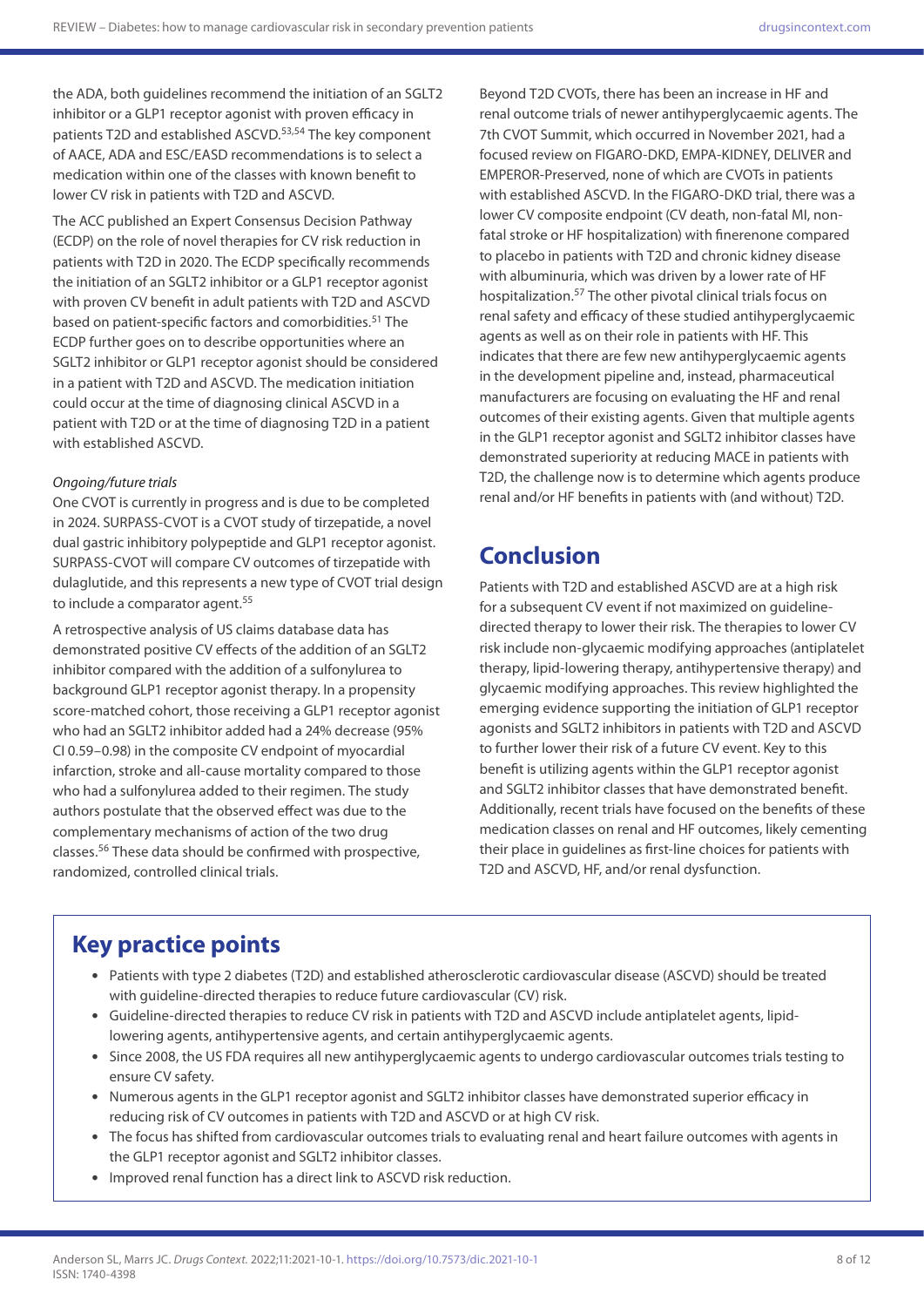**Contributions:** All authors contributed equally to the preparation of this manuscript. All named authors meet the International Committee of Medical Journal Editors (ICMJE) criteria for authorship for this article, take responsibility for the integrity of the work as a whole, and have given their approval for this version to be published.

**Disclosure and potential conflicts of interest:** The authors declare that they have no conflicts of interest relevant to this manuscript. The International Committee of Medical Journal Editors (ICMJE) Potential Conflicts of Interests form for the authors is available for download at: <https://www.drugsincontext.com/wp-content/uploads/2022/01/dic.2021-10-1-COI.pdf>

#### **Acknowledgements:** None.

**Funding declaration:** There was no funding associated with the preparation of this article.

**Copyright:** Copyright © 2022 Anderson SL, Marrs JC. Published by *Drugs in Context* under Creative Commons License Deed CC BY NC ND 4.0 which allows anyone to copy, distribute and transmit the article provided it is properly attributed in the manner specified below. No commercial use without permission.

**Correct attribution:** Copyright © 2022 Anderson SL, Marrs JC. [https://doi.org/10.7573/dic.2021-10-1.](https://doi.org/10.7573/dic.2021-10-1) Published by *Drugs in Context* under Creative Commons License Deed CC BY NC ND 4.0.

**Article URL:** <https://www.drugsincontext.com/diabetes-how-to-manage-cardiovascular-risk-in-secondary-prevention-patients>

**Correspondence:** Sarah Anderson, 12001 Sunrise Valley Dr, Suite 300, Reston, VA 20191. Email: [sanderson@clinicaloptions.com](mailto:sanderson@clinicaloptions.com)

**Provenance:** Invited; externally peer reviewed.

**Submitted:** 1 October 2021; **Accepted:** 16 December 2021; **Publication date:** 14 June 2022.

*Drugs in Context* is published by BioExcel Publishing Ltd. Registered office: Plaza Building, Lee High Road, London, England, SE13 5PT.

BioExcel Publishing Limited is registered in England Number 10038393. VAT GB 252 7720 07.

For all manuscript and submissions enquiries, contact the Editorial office [editorial@drugsincontext.com](mailto:editorial@drugsincontext.com)

For all permissions, rights and reprints, contact David Hughes [david.hughes@bioexcelpublishing.com](mailto:david.hughes@bioexcelpublishing.com)

## **References**

- 1. Shah AD, Langenberg C, Rapsomaniki E, et al. Type 2 diabetes and the incidence of cardiovascular diseases: a cohort study in 1.9 million people. *Lancet Diabetes Endocrinol*. 2015;3(2):105–113. [https://doi.org/10.1016/S2213-8587\(14\)70219-0](https://doi.org/10.1016/S2213-8587(14)70219-0)
- 2. International Diabetes Federation. *Diabetes and Cardiovascular Disease*. Brussels: International Diabetes Federation; 2021.<https://idf.org/our-activities/care-prevention/cardiovascular-disease.html>. Accessed December 10, 2021.
- 3. Baigent C, Blackwell L, Collins R, et al.; Antithrombotic Trialists' (ATT) Collaboration. Aspirin in the primary and secondary prevention of vascular disease: collaborative meta-analysis of individual participant data from randomized trials. *Lancet*. 2009;373:1849–1860. [https://doi.org/10.1016/S0140-6736\(09\)60503-1](https://doi.org/10.1016/S0140-6736(09)60503-1)
- 4. ASCEND Study Collaborative Group. Effects of aspirin for primary prevention in persons with diabetes mellitus. *N Engl J Med*. 2018;379:1529–1539.<https://doi.org/10.1056/NEJMoa1804988>
- 5. American Diabetes Association. Cardiovascular disease and risk management: standards of medical care in diabetes 2021. *Diabetes Care*. 2022;45(Suppl. 1):S144–S174.<https://doi.org/10.2337/dc22-S010>
- 6. Brunstrom M, Carlberg B. Effect of antihypertensive treatment at different blood pressure levels in patients with diabetes mellitus: system atic review and meta-analyses. *BMJ*. 2016;352:i717. <https://doi.org/10.1136/bmj.i717>
- 7. Ettehad D, Emdin CA, Kiran A, et al. Blood pressure lowering for prevention of cardiovascular disease and death: a systematic review and meta-analysis. *Lancet*. 2016;387:957–967. [https://doi.org/10.1016/S0140-6736\(15\)01225-8](https://doi.org/10.1016/S0140-6736(15)01225-8)
- 8. Arnold SV, Bhatt DL, Barsness GW, et al.; American Heart Association Council on Lifestyle and Cardiometabolic Health and Council on Clinical Cardiology. Clinical management of stable coronary artery disease in patients with type 2 diabetes mellitus: a scientific statement from the American Heart Association. *Circulation*. 2020;141:e779–e806. <https://doi.org/10.1161/CIR.0000000000000766>
- 9. Heart Outcomes Prevention Evaluation Study Investigators. Effects of ramipril on cardiovascular and microvascular outcomes in people with diabetes mellitus: results of the HOPE study and MICRO-HOPE substudy. *Lancet*. 2000;355:253–259. [https://doi.org/10.1016/S0140-6736\(99\)12323-7](https://doi.org/10.1016/S0140-6736(99)12323-7)
- 10. Telmisartan Randomised AssessmeNt Study in ACE iNtolerant subjects with cardiovascular disease (TRANSCEND) Investigators, Yusuf S, Teo K, et al. Effects of the angiotensin-receptor blocker telmisartan on cardiovascular eventsin high-risk patients intolerant to angiotensin converting enzyme inhibitors: a randomised controlled trial. *Lancet*. 2008;372:1174–1183. [https://doi.org/10.1016/S0140-6736\(08\)61242-8](https://doi.org/10.1016/S0140-6736(08)61242-8)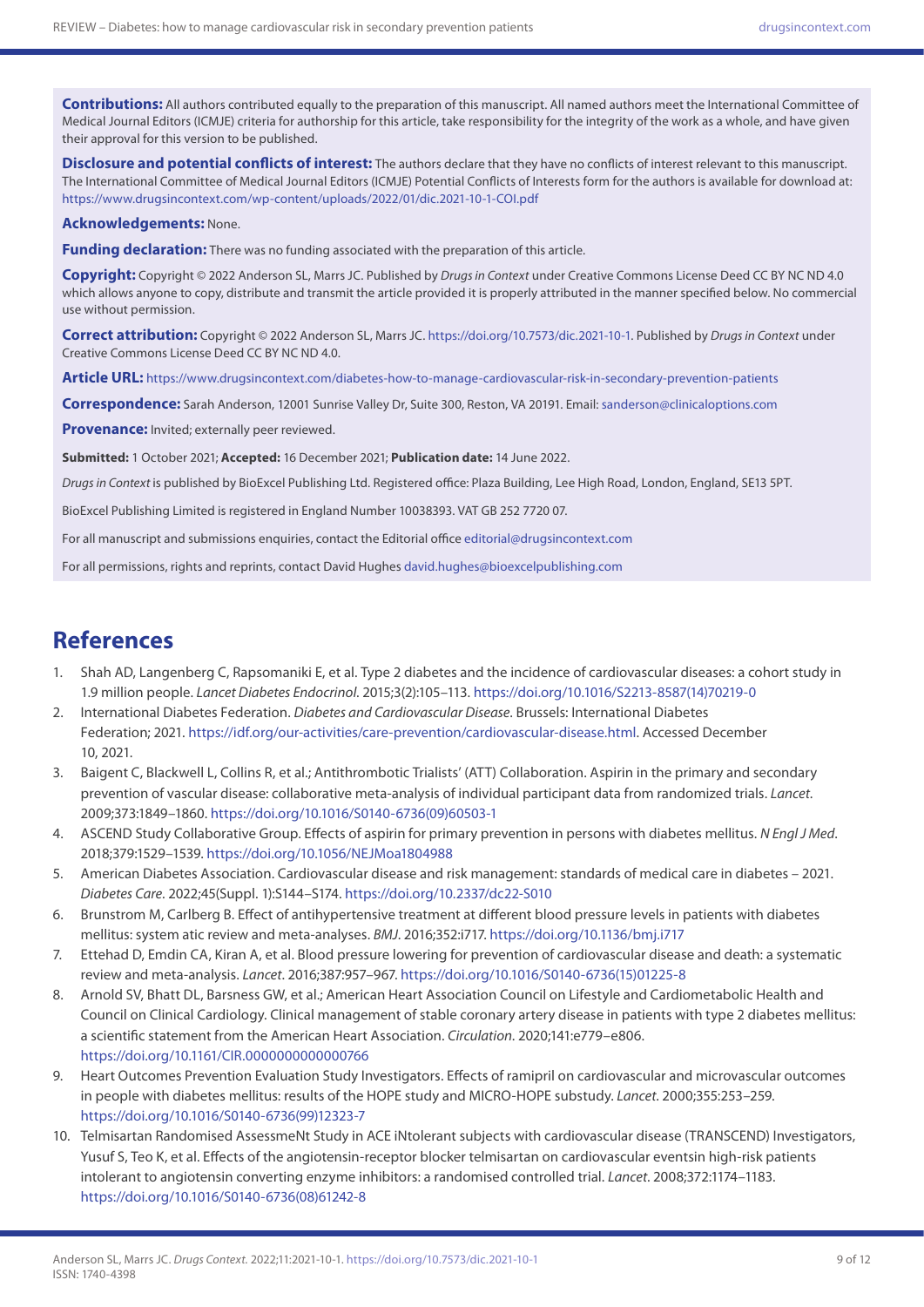- 11. Grundy SM, Stone NJ, Bailey AL, et al. 2018 AHA/ACC/AACVPR/AAPA/ABC/ACPM/ADA/AGS/APhA/ASPC/NLA/PCNA guideline on the management of blood cholesterol: executive summary: a report of the American College of Cardiology/American Heart Association Task Force on Clinical Practice Guidelines. *J Am Coll Cardiol*. 2019;73(24):3168–3209. <https://doi.org/10.1016/j.jacc.2018.11.002>
- 12. Baigent C, Blackwell L, Emberson J, et al.; Cholesterol Treatment Trialists' (CTT) Collaboration. Efficacy and safety of more intensive lowering of LDL cholesterol: a meta-analysis of data from 170,000 participants in 26 randomised trials. *Lancet*. 2010;376:1670–1681. [https://doi.org/10.1016/S0140-6736\(10\)61350-5](https://doi.org/10.1016/S0140-6736(10)61350-5)
- 13. Giugliano RP, Cannon CP, Blazing MA, et al. IMPROVE-IT (Improved Reduction of Outcomes:Vytorin Efficacy International Trial) Investigators. Benefit of adding ezetimibe to statin therapy oncardiovascular outcomes and safety in patients with versus without diabetes mellitus: results from IMPROVE-IT (Improved Reduction of Outcomes: Vytorin Efficacy International Trial). *Circulation*. 2018;137:1571–1582.<https://doi.org/10.1161/CIRCULATIONAHA.117.030950>
- 14. Sabatine MS, Giugliano RP, Keech AC, et al.; FOURIER Steering Committee and Investigators. Evolocumab and clinical outcomes in patients with cardiovascular disease. *N Engl J Med*. 2017;376:1713–1722. <https://doi.org/10.1056/NEJMoa1615664>
- 15. Schwartz GG, Steg PG, Szarek M, et al.; ODYSSEY OUTCOMES Committees and Investigators. Alirocumab and cardiovascular outcomes after acute coronary syndrome. *N Engl J Med*. 2018;379(22):2097–2107. <https://doi.org/10.1056/NEJMoa1801174>
- 16. American Diabetes Association. Obesity management for the treatment of type 2 diabetes: standards of medical care in diabetes — 2022. *Diabetes Care*. 2022;45(Suppl. 1):S113–S124. <https://doi.org/10.2337/dc22-S008>
- 17. American Diabetes Association. Facilitating behaviour change and well-being to improve health outcomes: standards of medical care in diabetes — 2022. *Diabetes Care*. 2022;45(Suppl. 1):S60–S82.<https://doi.org/10.2337/dc22-S005>
- 18. Arnett DK, Blumenthal RS, Albert MA, et al. 2019 ACC/AHA guideline on the primary prevention of cardiovascular disease: a report of the American College of Cardiology/American Heart Association task force on clinical practice guidelines. *Circulation*. 2019;140(11):e596–e646. <https://doi.org/10.1161/CIR.0000000000000678>
- 19. Gæde P, Vedel P, Larsen N, Jensen GVH, Parving HH, Pedersen O. Multifactorial intervention and cardiovascular disease in patients with type 2 diabetes. *N Engl J Med*. 2003;348:383–393. <https://doi.org/10.1056/NEJMoa021778>
- 20. Ahmad E, Sargeant JA, Zaccardi F, Khunti K, Webb DR, Davies MJ. Where does metformin stand in modern day management of type 2 diabetes? *Pharmaceuticals*. 2020;13(12):427.<https://doi.org/10.3390/ph13120427>
- 21. Han Y, Xie H, Liu Y, Gao P, Yang X, Shen Z. Effect of metformin on all-cause and cardiovascular mortality in patients with coronary artery diseases: a systematic review and an updated meta-analysis. *Cardiovasc Diabetol*. 2019;18(1):96. <https://doi.org/10.1186/s12933-019-0900-7>
- 22. Nissen SE, Wolski K. Rosiglitazone revisited: an updated meta-analysis of risk for myocardial infarction and cardiovascular mortality. *Arch Intern Med*. 2010;170(14):1191–1201. <https://doi.org/10.1001/archinternmed.2010.207>
- 23. Dormandy JA, Charbonnel B, Eckland DJA, et al. Secondary prevention of macrovascular events in patients with type 2 diabetes in the PROactive Study (PROspective pioglitAzone Clinical Trial In macroVascular Events): a randomised controlled trial. *Lancet*. 2005;366(9493):1279–1289. [https://doi.org/10.1016/S0140-6736\(05\)67528-9](https://doi.org/10.1016/S0140-6736(05)67528-9)
- 24. Goke B. Improved glycemic control and lipid profile in a randomized study of pioglitazone compared with acarbose in patients with type 2 diabetes mellitus. *Treat Endocrinol*. 2002;1:329–336. <https://doi.org/10.2165/00024677-200201050-00005>
- 25. Latheif S, Inzucchi SE. Approach to diabetes management in patients with CVD. *Trends Cardiovasc Med*. 2016;26(2):165–179. <https://doi.org/10.1016/j.tcm.2015.05.005>
- 26. Wilcox T, De Block C, Schwartzbard AZ, Newman JD. Diabetic agents, from metformin to SGLT2 inhibitors and GLP1 receptor agonists: JACC focus seminar. *J Am Coll Cardiol*. 2020;75(16):1956–1974. <https://doi.org/10.1016/j.jacc.2020.02.056>
- 27. Scirica BM, Bhatt DL, Braunwald E, et al. Saxagliptin and cardiovascular outcomes in patients with type 2 diabetes mellitus. *N Engl J Med*. 2013;369(14):1317–1326. <https://doi.org/10.1056/NEJMoa1307684>
- 28. Inzucchi SE, Zinman B, Fitchett D, et al. How does empagliflozin reduce cardiovascular mortality? Insights from a mediation analysis of the EMPA-REG OUTCOME trial. *Diabetes Care*. 2018;41:356–363.<https://doi.org/10.2337/dc17-1096>
- 29. Nissen SE, Wolski K. Effect of rosiglitazone on the risk of myocardial infarction and death from cardiovascular causes. *N Engl J Med*. 2007;356:2457–2471. <https://doi.org/10.1056/NEJMoa072761>
- 30. US Food and Drug Administration Center for Drug Evaluation and Research. *Guidance for Industry: Diabetes Mellitus Evaluating Cardiovascular Risk in New Antidiabetic Therapies to Treat Type 2 Diabetes*. Silver Spring, MD: US Department of Health and Human Services, 2008.
- 31. White WB, Cannon CP, Heller SR, et al. Alogliptin after acute coronary syndrome in patients with type 2 diabetes. *N Engl J Med*. 2013;369(14):1327–1335.<https://doi.org/10.1056/NEJMoa1305889>
- 32. Green JB, Bethel MA, Armstrong PW, et al. Effect of sitagliptin on cardiovascular outcomes in type 2 diabetes. *N Engl J Med*. 2015;373(3):232–242. <https://doi.org/10.1056/NEJMoa1501352>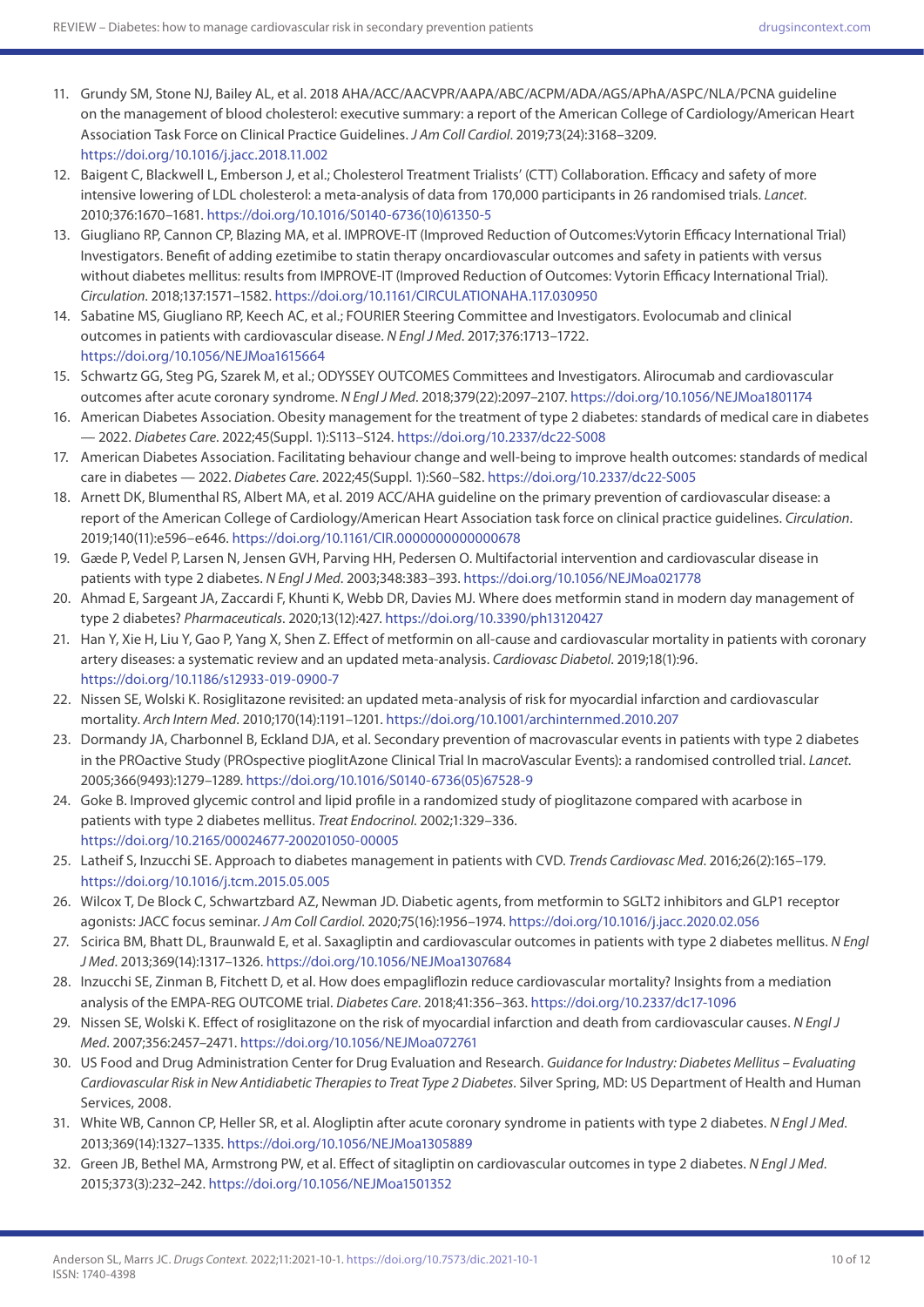- 33. Rosenstock J, Perkovic V, Johansen OE, et al. Effect of linagliptin vs placebo on major cardiovascular events in adults with type 2 diabetes and high cardiovascular and renal risk: the CARMELINA randomized clinical trial. *JAMA*. 2019;321(1):69–79. <https://doi.org/10.1001/jama.2018.18269>
- 34. Rosenstock J, Kahn SE, Johansen OE, et al. Effect of linagliptin vs glimepiride on major adverse cardiovascular outcomes in patients with type 2 diabetes: the CAROLINA randomized clinical trial. *JAMA*. 2019;322(12): 1155–1166. <https://doi.org/10.1001/jama.2019.13772>
- 35. Marso SP, Daniels GH, Brown-Frandsen K, et al. Liraglutide and cardiovascular outcomes in type 2 diabetes. *N Engl J Med*. 2016;375(4):311–322. <https://doi.org/10.1056/NEJMoa1603827>
- 36. Marso SP, Bain SC, Consoli A, et al. Semaglutide and cardiovascular outcomes in patients with type 2 diabetes. *N Engl J Med*. 2016;375(19):1834–1844. <https://doi.org/10.1056/NEJMoa1607141>
- 37. Hernandez AF, Green JB, Janmohamed S, et al. Albiglutide and cardiovascular outcomes in patients with type 2 diabetes and cardiovascular disease (Harmony Outcomes): a double-blind, randomised placebocontrolled trial. *Lancet*. 2018;392(10157): 1519–1529. [https://doi.org/10.1016/S0140-6736\(18\)32261-X](https://doi.org/10.1016/S0140-6736(18)32261-X)
- 38. Gerstein HC, Colhoun HM, Dagenais GR, et al. Dulaglutide and cardiovascular outcomes in type 2 diabetes (REWIND): a double-blind, randomised placebo-controlled trial. *Lancet*. 2019;394(10193):121–130. [https://doi.org/10.1016/S0140-6736\(19\)31149-3](https://doi.org/10.1016/S0140-6736(19)31149-3)
- 39. Pfeffer MA, Claggett B, Diaz R, et al. Lixisenatide in patients with type 2 diabetes and acute coronary syndrome. *N Engl J Med*. 2015;373(23):2247–2257. <https://doi.org/10.1056/NEJMoa1509225>
- 40. Holman RR, Bethel MA, Mentz RJ, et al. Effects of once-weekly exenatide on cardiovascular outcomes in type 2 diabetes. *N Engl J Med*. 2017;377(13):1228–1239.<https://doi.org/10.1056/NEJMoa1612917>
- 41. Husain M, Birkenfeld AL, Donsmark M, et al. Oral semaglutide and cardiovascular outcomes in patients with type 2 diabetes. *N Engl J Med*. 2019;381(9):841–851. <https://doi.org/10.1056/NEJMoa1901118>
- 42. Zinman B, Wanner C, Lachin JM, et al. Empagliflozin, cardiovascular outcomes, and mortality in type 2 diabetes. *N Engl J Med*. 2015;373(22):2117–2128. <https://doi.org/10.1056/NEJMoa1504720>
- 43. Neal B, Perkovic V, Mahaffey KW, et al. Canagliflozin and cardiovascular and renal events in type 2 diabetes. *N Engl J Med*. 2017;377(7):644–657. <https://doi.org/10.1056/NEJMoa1611925>
- 44. Wiviott SD, Raz I, Bonaca MP, et al. Dapagliflozin and cardiovascular outcomes in type 2 diabetes. *N Engl J Med*. 2018;380(4): 347–357. <https://doi.org/10.1056/NEJMoa1812389>
- 45. Cannon CP, Pratley R, Dagogo-Jack S, et al. Cardiovascular outcomes with ertugliflozin in type 2 diabetes. *N Engl J Med*. 2020;383(15):1425–1435.<https://doi.org/10.1056/NEJMoa2004967>
- 46. Bhatt DL, Szarek M, Pitt B, et al. Sotagliflozin in patients with diabetes and chronic kidney disease. *N Engl J Med*. 2021;384(2): 129–139. <https://doi.org/10.1056/NEJMoa2030186>
- 47. Kernan WN, Viscoli CM, Furie KL, et al. Pioglitazone after ischemic stroke or transient ischemic attack. *N Engl J Med*. 2016;374(14):1321–1331.<https://doi.org/10.1056/NEJMoa1506930>
- 48. Tanaka R, Yamashiro K, Okuma Y, et al. Effects of pioglitazone for secondary stroke prevention in patients with impaired glucose tolerance and newly diagnosed diabetes: the J-SPIRIT study. *J Atheroscler Thromb*. 2015;22(12):1305–1316. <https://doi.org/10.5551/jat.30007>
- 49. Kaku K, Daida H, Kashiwagi A, et al. Long-term effects of pioglitazone in Japanese patients with type 2 diabetes without a recent history of macrovascular morbidity. *Curr Med Res Opin*. 2009;25(12):2925–2932. <https://doi.org/10.1185/03007990903328124>
- 50. Yoshii H, Onuma T, Yamazaki T, et al.; PROFIT-J Study Group. Effects of pioglitazone on macrovascular events in patients with type 2 diabetes mellitus at high risk of stroke: the PROFIT-J study. *J Atheroscler Thromb*. 2014;21(6):563–573. <https://doi.org/10.5551/jat.21626>
- 51. Das SR, Everett BM, Birtcher KK, et al. 2020 Expert consensus decision pathway on novel therapies for cardiovascular risk reduction in patients with type 2 diabetes: a report of the American College of Cardiology Solution Set Oversight Committee. *J Am Coll Cardiol*. 2020;76:1117–1145.<https://doi.org/10.1016/j.jacc.2020.05.037>
- 52. American Diabetes Association. Pharmacologic approaches to glycemic treatment: standards of medical care in diabetes 2022. *Diabetes Care*. 2022;45(Suppl. 1):S125–S143.<https://doi.org/10.2337/dc22-S009>
- 53. Garber AJ, Handelsman Y, Grunberger G, et al. Consensus statement by the American Association of Clinical Endocrinologists and American College of Endocrinology on the comprehensive type 2 diabetes management algorithm – 2020 executive summary. *Endocrine Practice*. 2020;26(1):107–139. <https://doi.org/10.4158/CS-2019-0472>
- 54. Cosentino F, Grant PJ, Aboyans V, et al. 2019 ESC Guidelines on diabetes, pre-diabetes, and cardiovascular diseases developed in collaboration with the EASD: the Task Force for diabetes, pre-diabetes, and cardiovascular diseases of the European Society of Cardiology (ESC) and the European Association for the Study of Diabetes (EASD). *Eur Heart J*. 2020;41(2):255–323. <https://doi.org/10.1093/eurheartj/ehz486>